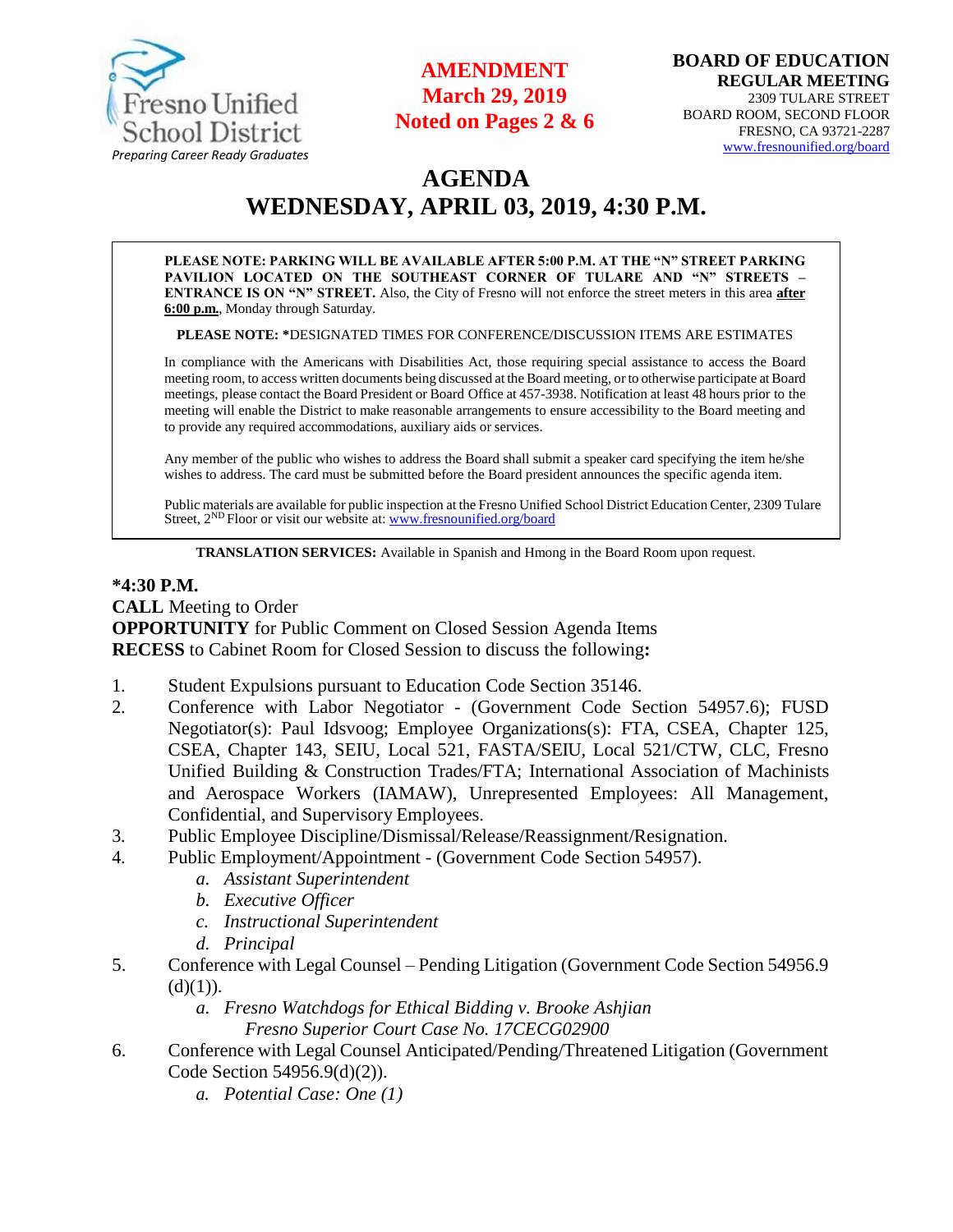- 7. Conference with Legal Counsel Existing Litigation (Government Code Section  $54956.9(d)(1)$ ).
	- *a. Stephen K. Davis v. Fresno Unified School District, Fresno Superior Court Case No. CECG03718, Fifth District Court of Appeal Case No. F068477*

**6:00 6:15 P.M., RECONVENE** and report action taken during Closed Session, if any.

## **PLEDGE OF ALLEGIANCE**

Aura Convers, a parent that has had a positive impact from Duncan Polytechnical High School will lead the flag salute.

#### **HEAR Reports from Student Board Representative**

An opportunity is provided to hear comments from Student Board Representatives from Cambridge High School. Contact person: Kim Mecum, telephone 457-3731.

#### **HEAR Report from Superintendent**

#### **OPPORTUNITY for Public Comment on Consent Agenda Items**

**ALL CONSENT AGENDA** items are considered to be routine bythe Board of Education and will be enacted by one motion. There will be no separate discussion of items unless a Board member so requests, in which event, the item(s) will be considered following approval of the Consent Agenda.

## **A. CONSENT AGENDA**

#### **A-1, APPROVE Personnel List**

Included in the Board binders is the Personnel List, Appendix A, as submitted. The Superintendent recommends approval. Contact person: Paul Idsvoog, telephone 457- 3548.

#### **A-2, ADOPT Findings of Fact and Recommendations of District Administrative Board** The Board of Education received and considered the Findings of Fact and Recommendations of District Administrative Panels resulting from hearings on expulsion and readmittance cases conducted during the period since the March 20, 2019 Regular Board Meeting. The Superintendent recommends adoption. Contact person: Kim Mecum, telephone 457-3731.

## **A-3, APPROVE Minutes from Prior Meeting**

Included in the Board binders are the draft minutes for the February 27, 2019 Regular Board Meeting. The Superintendent recommends approval. Contact person: Robert G. Nelson, Ed.D., telephone 457-3884.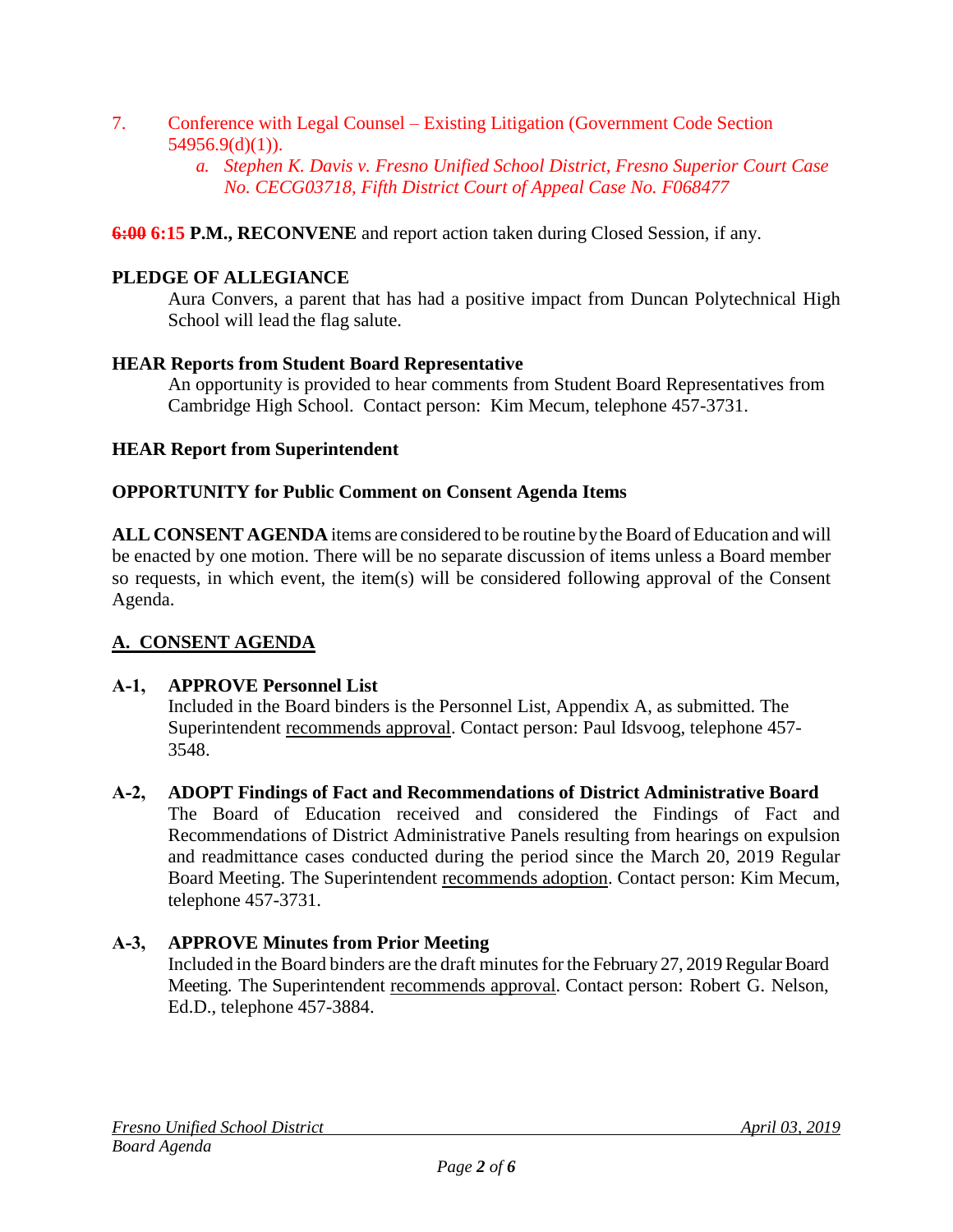## **A. CONSENT AGENDA** – *continued*

## **A-4, ADOPT Resolution in Honor of César E. Chávez**

It is recommended the Board adopt a resolution proclaiming April 11, 2019 as Fresno Unified School District César E. Chávez Day of Service and Learning. The draft resolution will available on, or before, March 29, 2019. The Superintendent recommends adoption. Fiscal impact: There is no fiscal impact to the district. Contact person: David Chavez, telephone 457-3566.

#### **A-5, ADOPT Resolution 18-18, Requesting an Exemption from the Education Code Definition of "School Building" for a Suspension Tutoring Center through the African American Academic Acceleration Program**

Included in the Board binders and recommended for adoption is Resolution 18-18, and Exemption Request form SAB (State Allocation Board) 406 to request an exemption from the definition of a "school building" for the West Fresno Family Resource Center building, located at 1802 E. California Avenue in Fresno. The exemption request is for the building to be used as a Suspension Tutoring Center by the African American Academic Acceleration Program. Education Code Section 17283 requires that school buildings be approved by the Division of the State Architect (DSA). However, there is an opportunity for an exemption for buildings to operate without DSA approval provided they comply with local building code and serve fewer than 25 students at one time. The Superintendent recommends adoption. Fiscal impact: Adoption of the resolution has no fiscal impact. Contact person: Karin Temple, telephone 457-3134.

#### **A-6, APPROVE Independent Contractor Services Agreement with CADA Central**

As part of the district's commitment to engaging all students in arts, activities, and athletics, CADA Central will provide camp programming, facilities, recreation, room, and board for Fresno Unified high school students and adult sponsors. California Association of Directors of Activities/California Association of Student Leaders summer camp will utilize a collaborative learning model for teaching leadership skills and advocacy that will bring positive campus culture building strategies back to all high school sites. The agreement is for a three-year term. Camp will be held annually in July and Fresno Unified students and adults from 13 high schools will be invited to attend. The Superintendent recommends approval. Fiscal impact: Sufficient funds are available in the Goal 2 annual budget. Total cost not to exceed \$86,750 annually for the next three fiscal years. Contact person: Kim Mecum, telephone 457-3731.

## **A-7, APPROVE Agreement with Trauma Resource Institute**

Included in the Board binders is an agreement with the Trauma Resource Institute which will provide two, three-day courses on the Trauma Resiliency Model to 43 Prevention & Intervention social workers. The course is designed to teach skills to clinicians working with children and adults with traumatic stress reactions. The Superintendent recommends approval. Fiscal impact: Sufficient funds in the amount of \$40,000 are available in the Prevention & Intervention budget. Contact Person: Kim Mecum, telephone 457-3731.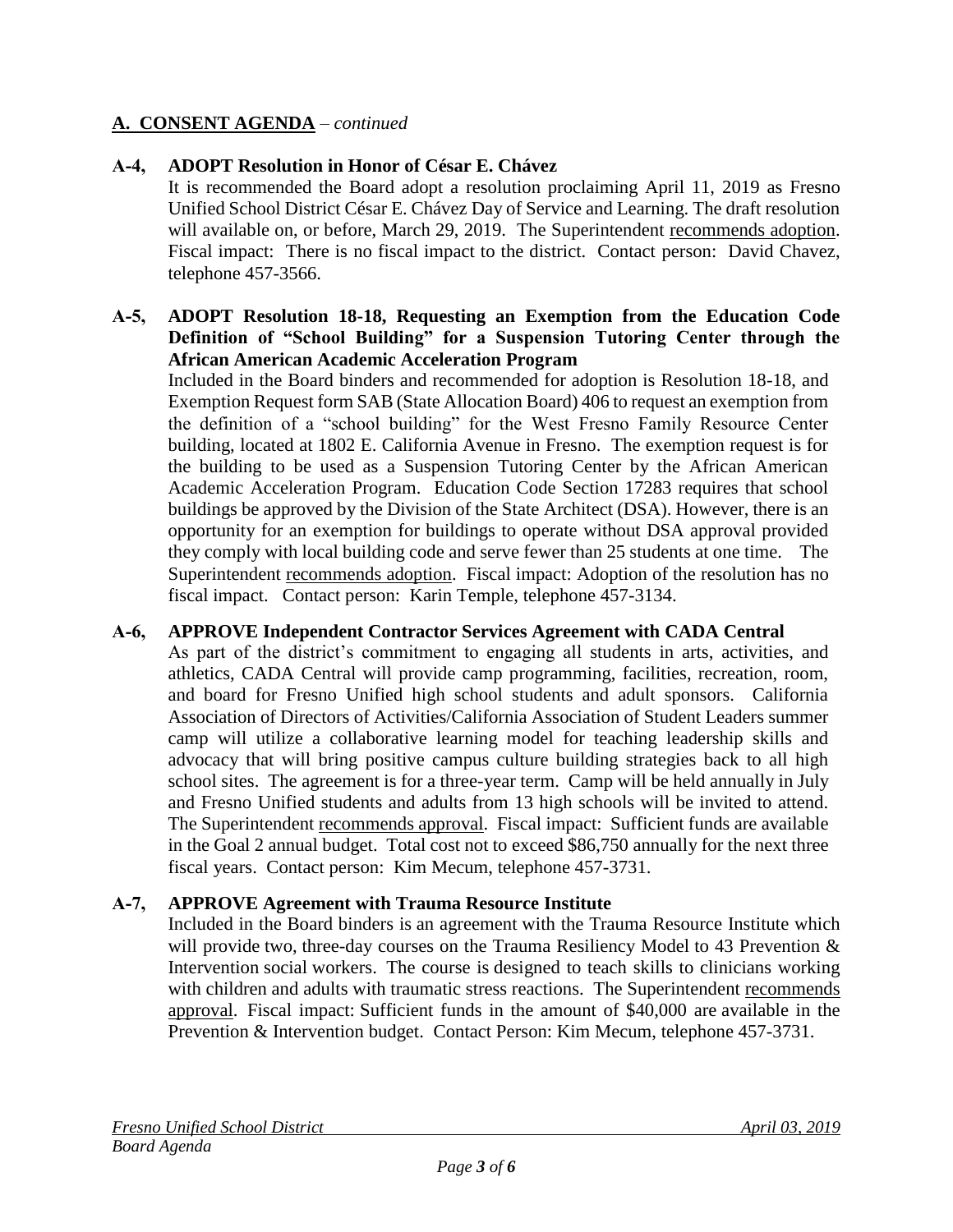## **A. CONSENT AGENDA** – *continued*

### **A-8, APPROVE Amendment to Agreement with Envision Insurance Company for Retiree Prescription Services**

Included in the Board binders is an amendment to the agreement with Envision Insurance Company (Envision Rx Plus) to provide Medicare eligible retiree prescription benefit services. On December 12, 2018 the Board of Education approved a one-year agreement with Envision Rx Plus. The approved agreement commenced January 1, 2019 and will terminate December 31, 2019, unless renewed for a subsequent term. The Superintendent recommends approval. Fiscal impact: The amendment has no fiscal impact to the district. Contact person: Ruth F. Quinto, telephone 457-6226.

#### **A-9, APPROVE Award of Bid 19-23 Sections A and B, Yosemite Middle School and Duncan High School Gymnasium Bleacher Installation**

Included in the Board binders is information on Bid 19-23 Sections A and B, to replace the gym bleachers at Yosemite Middle School and Duncan High School. The project includes installing district-provided bleachers, electrical power connections, and related signage for accessibility. The bleachers require replacement based on evaluation of need including age, condition, repair history, and difficulty in locating replacement parts. The deferred maintenance plan includes replacing aging gym bleachers across the district.

Staff recommends award to the lowest responsive, responsible bidders:

Section A – Haus Construction, Inc. (Fresno, California) \$94,421

Section B – Viking Enterprises (Fresno, California) \$39,450

The Superintendent recommends approval. Fiscal impact: The recommended bid award of \$133,871 for bleacher installation is available in the Measure X Fund/Deferred Maintenance. The total Measure X project cost, including the bleachers previously purchased, is \$335,966. Contact person: Karin Temple, telephone 457-3134.

#### **A-10, APPROVE Award of Bid 19-25, Compressed Natural Gas (CNG) School Buses**

Included in the Board binders is information on Bid 19-25, to purchase three new airconditioned CNG school buses to replace 1989 model year diesel buses that do not meet upcoming California Air Resources Board emissions standards. The cost of the new buses is substantially supported by grant funding.

Staff recommends award to the lowest responsive, responsible bidder:

BusWest (Carson, California) \$622,197

The Superintendent recommends approval. Fiscal impact: Funding of \$474,291 is available from a Congestion Mitigation and Air Quality Improvement program grant, \$38,445 is available from a San Joaquin Valley Air Pollution Control District grant, and \$109,461 is available in the Transportation Department budget. Contact person, Karin Temple, telephone 457-3134.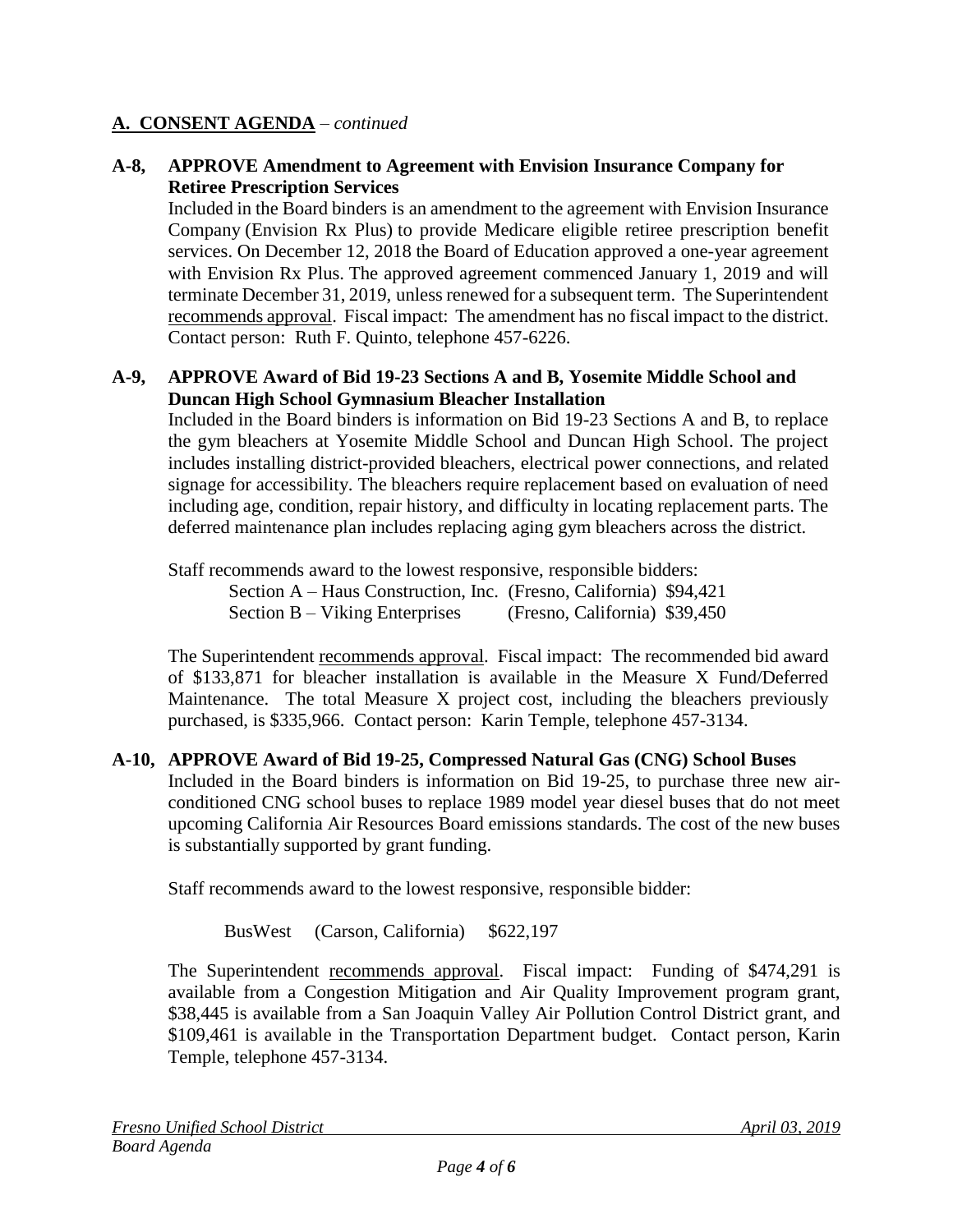## **A. CONSENT AGENDA** – *continued*

## **A-11, RATIFY the Filing of a Notice of Completion**

Included in the Board binders is a Notice of Completion for the following project, which has been completed according to plans and specifications.

Bid 18-22, Rata High School Modernization

The Superintendent recommends ratification. Fiscal impact: Retention funds are released in accordance with contract terms and California statues. Contact person: Karin Temple, telephone 457-3134.

#### **END OF CONSENT AGENDA (ROLL CALL VOTE)**

## **UNSCHEDULED ORAL COMMUNICATIONS**

Individuals who wish to address the Board on topics within the Board's subject matter jurisdiction, but **not** listed on this agenda may do so at this time. If you wish to address the Board on a specific item that is listed on the agenda, you should do so when that specific item is called.

While all time limitations are at the discretion of the Board President, generally members of the public will be limited to a maximum of three (3) minutes per speaker for a total of thirty (30) minutes of public comment as designated on this agenda. Any individual who has not had an opportunity to address the Board during this initial thirty (30) minute period may do so at the end of the meeting after the Board has addressed all remaining items on this agenda. Without taking action and only as expressly permitted by Board Bylaw 9323, Board members may ask questions, make brief announcements, or provide a brief response to statements presented by the public about topics raised in unscheduled oral communications. Board members must be recognized by the President in order to speak and will generally be limited to no more than one (1) minute each for this purpose. The Board President shall have the discretion to further limit Board members' opportunity to speak on topics raised in unscheduled oral communications to ensure the orderly and efficient conduct of District business.

Members of the public with questions on school district issues may submit them in writing. The Board will automatically refer to the Superintendent any formal requests that are brought before them at this time. The appropriate staff member will furnish answers to questions.